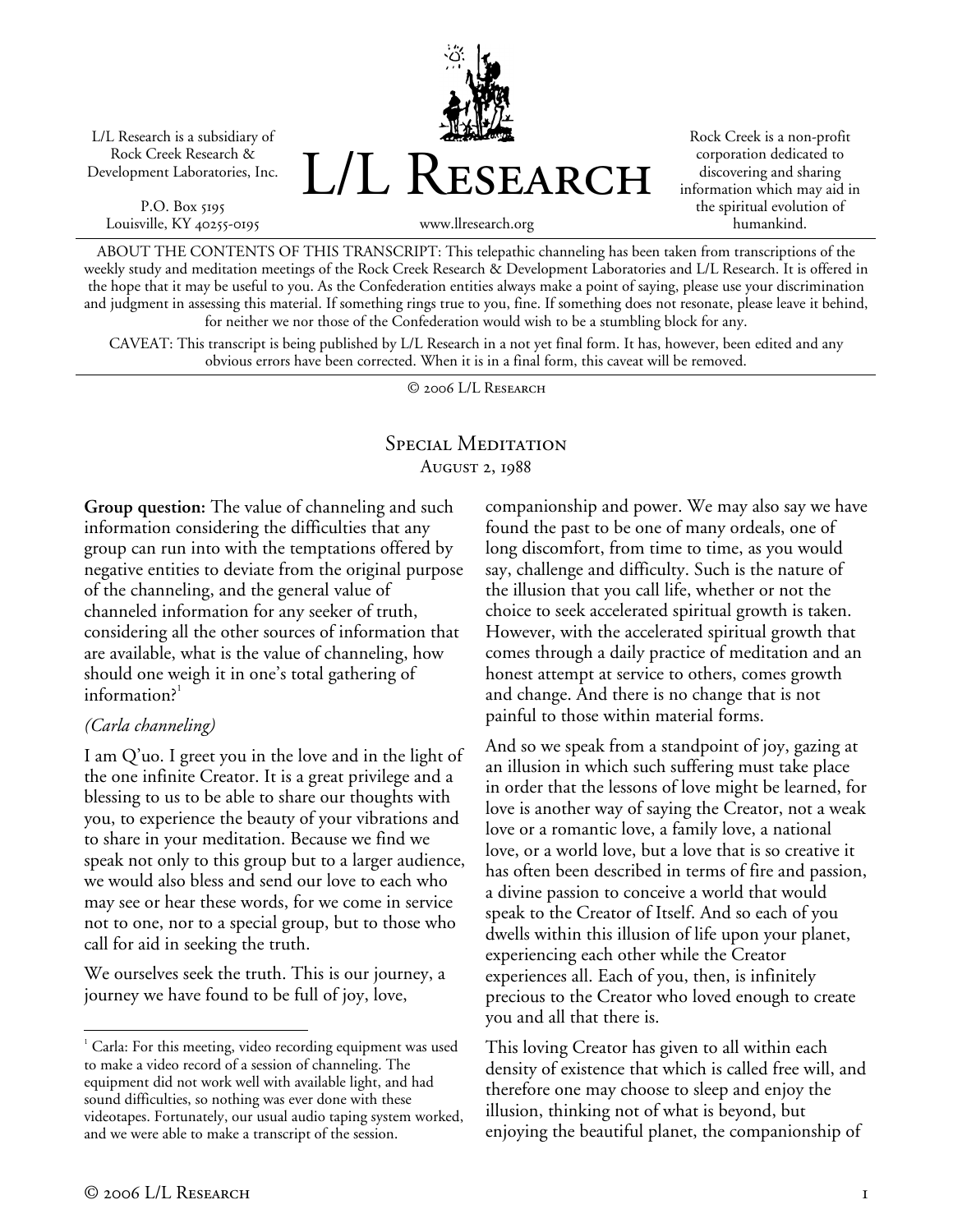friends and family. This is quite acceptable, for progress will still take place spiritually—it merely is at a slower pace than some would prefer. We speak to those who would prefer to accelerate the pace of their spiritual growth.

Your question at this meeting concerned channeling. There are many difficulties involved in learning. It is time-consuming, and much experience is often needed in order that one may become a clear channel, a channel which may choose carefully its contact, a channel which may find apt expression and do justice to the concepts arising from the combination of that which we are and that which the channel is. And we would speak first in general of the very nature of the illusion which you now enjoy.

You may have noticed, those of you who seek to serve others, how very difficult it is to serve others, for to serve others truly is to know that which they would desire or require and to give them that which they desire or require without question. This is difficult service to perform. Nevertheless, the instinct for service to others is a sign of wholeness within each who feels it, a sign that a choice has been made, the basic choice that this entire illusion was designed for each seeker to have the opportunity to make. Shall you choose to serve yourself, be *numero uno* and follow those false images of the self which your culture would give you to wear as masks? Very well. We are with you in love and light and honor you as perfect beings. Do you choose instead to surrender that small self, that self of ambition, greed and hunger, to empty the self of petty things, that instead a greater self may assist your consciousness in more rapid growth and service to others? Very well. That is why we are here, that is why many are here—to help those who do wish to progress.

It is in this context, the knowledge of suffering in general, the knowledge of the difficulty of service to others, that we address the matter of channeling. Channeling is one of many, many ways of service to others. It is a way of engaging the highest and best within the channel in a collaboration with a deeply impersonal source of love, which we are, that has what we may call the larger point of view. We, as contact, and this instrument are equal partners, respecting each other, experiencing a growing friendship with each other and a respect for each other that cannot be underestimated. This channel is most careful to challenge all spirits, and we are most thrilled that this channel is so inclined, for our service is that which could easily be missed, for there are always those who do not come in service to others, who would wish to take the new channel and move that channel away from the highest and best tuning that is in that channel, the goal being to dim the light of channeling, seeking and the group sociability that adds so very such to the light network upon planet Earth.

How difficult it is to be of service, my friends. How difficult it is to share without pushing your opinions upon someone else, without moving from inspiration to doctrine. Yet, this is the hallmark of channeled material. This is our service to you, to attempt to provide information and inspiration, not that of which is wise, but that of which is compassionate, loving and serving. We speak of the one original Thought to those who would wish to hear of that great Logos called love, that one original Thought that made in unity all that there is so that you are members, one of another, and all of the Creator.

Why would any who wishes to be of service to others choose a sacrificial way of giving? In the beginning many things seem like sacrifice. When a mated pair has a child, the father sacrifices his freedom. He must provide now for a small and fragile entity, a stranger, so he thinks. And what of the mother? Ah, what freedom she loses, what sacrifices she makes, yet the joy of knowing, loving and sending forth into the world a small being is so far from describable that it would make most parents laugh, for the joy they have received is inestimable.

So it is, in a different sense, with the channeling. There is in the beginning the sacrifice, and always the need for continued faithfulness and persistence, the need to move in meditation enough to gain that infinite point of view, that infinite source of supply that enables the giver to give without tiring.

Can channeling help people? My friends, we believe that the answer is yes, or we would not be here. We believe that each who wishes to learn to channel is an unique being, has an unique vocabulary, experiences, and way of thinking. We have one very simple message to offer—the message of unity, of perfect compassion and love which brooks no judgment, of the reality of peace and joy that is intertwined within the illusion and transcends the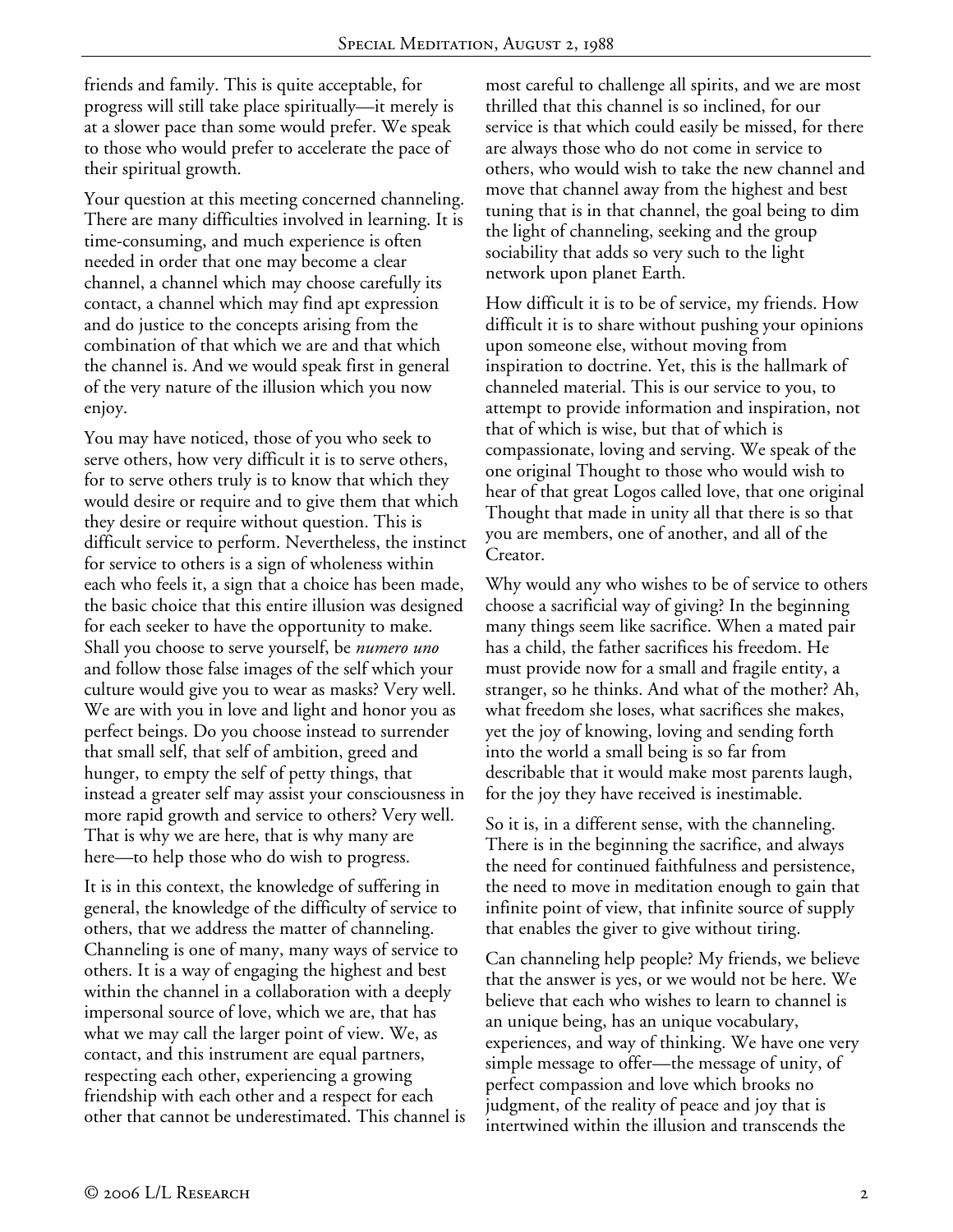illusion also. We urge people in our channeling first to move into meditation and experience peace, quiet and love until, through meditation, the seeker has become ready to feel well about the self and move on into service to others. There is the beginning turning inward, and we who channel attempt to support that and encourage the daily meditation, the contemplation, the talking with those of like mind, the rejoicing in companions upon the path.

When much work has been done to ready the self, when the work is over and all feels easy, then it shall come naturally to each to do some service, or perhaps a cluster of services. The service may be the raising of children, and to the mother, the muse of Mary speaks. There are some who are called to the musical instruments or to the dance or to some other artifact of your culture which creates beauty and myth and wonder for those who see it, and they sing or dance or move to their muse. There are some few who will feel the call to the special kind of muse, an odd, rather philosophical kind of muse, not one given a name among your peoples. Shall we call it the philosopher muse? At any rate, some are called to learn to share in a collaboration that is intended both to inspire and to inform. And so the choice is made, a teacher is chosen, and a program is undertaken.

Since the program of learning to channel includes much work in consciousness, clearing lower energies, working with the identity of the authentic and deep self, this process is helpful for those who wish to channel healing or other energies, not merely the vocal channeling. It is always to be remembered, however, that once the training is done, and the vocal channel moves out into the world, there will always be those to whom the material appeals and those to whom it does not. As we have said, service to others is difficult, and it is well to leave any attachment to that work which the channel is doing behind. It has no place in service.

However, there are two great aids that you as a channel may offer. Firstly there is that aid which any which seeks the aid of the infinite Creator may offer and that is that in the becoming a more and more consciously directed authentic human, each seeker becomes a light that glows brighter and brighter. Those who move into a group about a channel form this kind of light in an exponential manner, the strength of the light being far more than a linear

addition of the people in the group could hope to create. Thus, by the simple attempt to channel, the planet has become lighter, the consciousness of the planet has been raised and the great work is being done.

Secondly, to the instrument itself this service satisfies that desire to be of aid, to be worthwhile, and to be active and caring in the world of spirit. It is an invisible world, and there are many, as we have said, who care not at all for it. Yet for those who do care for the inner world, the outer world is gazed upon with some dismay, and there is the desire to help. For those whose desire is to help by aiding the environment, for those whose desire to help is expressed in political or other social manners we say, "Know yourself and know your muse, whether it be justice, honor, beauty or fairness," and then ask yourself what relation this muse bears to truth.

Truth is what we are here to discuss, to discover, to rejoice at, and to dwell in. Not a truth that can be expressed in words or with the mind, but a feeling tone of truth, a validity of things that begins to be created within each person. Truth is not without you. Without you is a relativistic illusion. Truth lies within you. We who channel to instruments such as this hope to put these thoughts within the mind in order that each may attempt to grow, and at the same time, each may see that all so-called failures and errors are part of the path and are those things to be hugged to the self, accepted, forgiven, and from which it [is] time to move on.

Do you wish to be of service by channeling? By teaching? By offering the self in the deepest way that is important to you, that is the essence of yourself? We encourage you to the ordeal, for no matter what you give to others—and you cannot judge that—you shall daily be working upon that self which in its being is love itself. It may seem selfish to continue working upon self-realization, to continue working until the self feels entirely self-worthy, self-forgiven and self-esteemed. Yet, must you not love yourself to love your neighbor enough to give all that you have sacrificially, that that neighbor, that perfect stranger, that face of the Creator which is another part of yourself—to give to this entity is surely a wonder and a blessing. And yet that entity shall give back to you more than you give away, so the end of the suffering is always joy.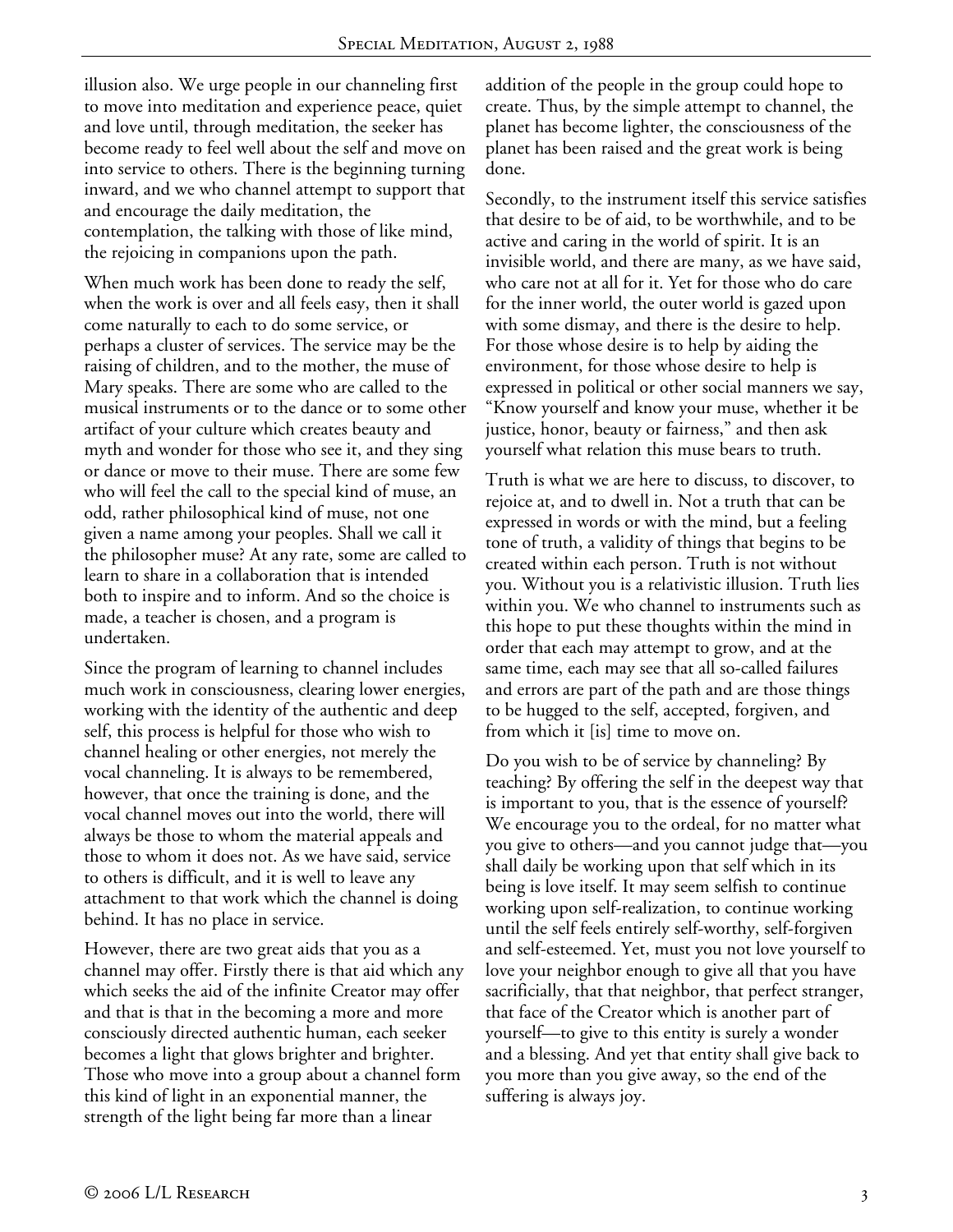Now, we know there have been many who have had the psychic greeting of what this instrument would call the loyal opposition, those who serve in love and light to the infinite Creator, but on a negative path, those who wish to dim and remove the light upon this planet. We encourage each to love and offer up the incense of your prayers for your brethren upon the negative path, feeling no fear, but asking them clearly and firmly to be gone, or if they are stubborn, working within the self to open the self to the realization that each self is all that there is, and that that negativity without is merely a part of the negativity within.

In such a way does love indeed conquer all, yet it must be true love, true service and a true feeling of unity. We do not underestimate any of the negative parts of being of service to others through vocal channeling, yet it is our humble opinion that to attempt to teach the laws, shall we say, of love is an attempt eternally blessed, eternally gratefully received by a world hungry for inspiration, and certainly one excellent way of sharing all those experiences which have combined to make you the gem-like faceted, crystallized soul that you are, for in channeling the instrument shares deeply of the self in a way not usually available within your culture.

We do not urge all to take up channeling. We urge entities who seek to serve to take that desire into meditation and await an answer, a leading, a synchronistic coincidence, something that subjectively tells or calls to the seeker. If that call is to vocal channeling, we most gratefully accept you. If that call is to another service, yet still as we love all upon your planet, we love and support you in your service, whatever it may be. We may indeed acknowledge that there are many muses which do not have the psychic greeting component as part of the long term aspect of doing this particular work, however, we believe you will find that all who are of genuine service to others make great sacrifices of the personal self, and we urge each when that ordeal comes upon them to embrace change, to allow the little self to die as it will, knowing and trusting that the greater self that fills that hollow is a blessing, a wonder, a joy and in itself a service to others, for as the conscious entity opens its eyes, the love of God shines through. As the conscious entity holds out the hand, the Creator touches man to man, person to person, in intimate caring that the Father cannot effect in and of Itself.

Yours is the manifestation, yours the experience now. Now is your time to choose. Choose first whether to serve yourself or others. Move into the period of meditation, urge your mate to move into it with you, that you may change and grow together, and in a month, a year, ten years, in the time of your heart, in the time of the Creator, the need to serve will come upon you and it will be joy as well as work, and your work will become your joy and your joy your work.

We bless each, we welcome each who come to us as vocal channels. We bless all who do not but who seek to serve the infinite Creator, all of you in your own unique ways. May you be faithful and persistent in your seeking, single-hearted in your desire to know the mystery of the infinite Creator, and above all may you love each other and attempt to serve each other, for as you do so, you shall enter what this instrument would call the Kingdom of Heaven.

Yes, my friends, the Kingdom of Heaven lies within you. Offer yourself sacrificially when your time has come, and you will not feel the pain, but only the joy, a joy without end, for you dwell in eternity when you seek to serve. May you always be merry, my friends, for the seekers upon the path must laugh, must make the jokes, must have the light touch. Do not be solemn in your seeking, or flail yourself with the sackcloth and ashes, but keep yourself self-forgiven and open yourself to the utter redemptive perfection of the infinite Creator's love.

It has truly been a blessing to speak with you. We cannot express our thanks enough that you would call us to you. May we allow you to know that we shall always hear each call, not that we would speak to each, but that we would act as a carrier wave in the deepening of the meditation. You have only mentally to request that service, and those of the Confederation of Planets in the Service of the Infinite Creator shall hear each entity receiving the Comforter within its vibratory pattern.

We thank this instrument, and would at this time transfer to close the meeting through the one known as Jim. I am Q'uo.

### *(Jim channeling)*

I am Q'uo, and greet each again in love and light through this instrument. It is our privilege at this time to offer ourselves in the attempt to speak to any queries which may remain upon the minds of those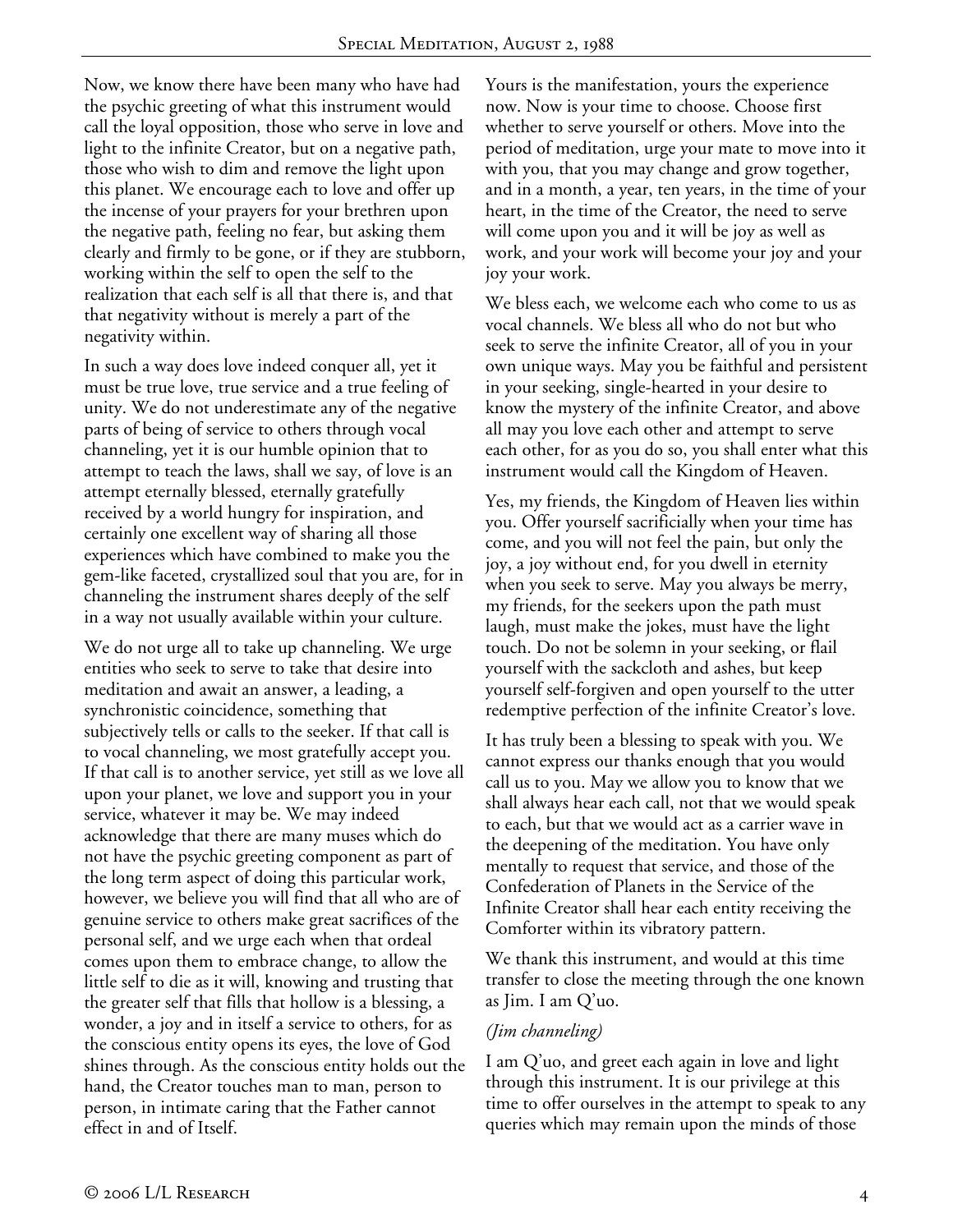present. We would wish each to know that that which we offer is our opinion, that which is the fruit of our seeking. Please take those words which we speak that ring of truth to you and use them as you will, leaving behind those that do not ring of that truth, leaving them behind without a second glance. Is there a query at this time to which we may speak?

**Carla:** Could you talk to me about devas, nature spirits?

I am Q'uo, and am aware of your query, my sister. This, as you know, is quite a large field of inquiry, and we would not be able to do it justice if we were to attempt in such a short gathering as this to speak extensively. But we may suggest that the entities which you describe as the nature spirits, devas, are those which inhabit your plant and animal kingdom as thickly as your plants and animals themselves, for there are many such spirits which work in conjunction with the natural world about you and serve as a kind of caretaker and communicator between the various forms of second density life and the third-density creatures such as your population of entities upon the surface of your planet at this time.

There are beings in each realm of existence which are responsible for enhancing, shall we say, the communion of the plants and the animals with each other and with the Earth itself. They are such as you would see guides and teachers of your inner planes in their function and relationship to third-density creatures. They inform the various plant and animal life-forms according to these life-forms' desire to gain a self-conscious awareness which is the hallmark of your third-density population, for all of life moves toward the light and love of the one Creation, and all of life has those helpers or guides which assist in this movement, the assistance being necessary for those who are less aware of that towards which they move, and which, by their desire to move in that direction, call for the assistance of those who answer. In the case of the plant and animal life-forms, those who answer in many cases are those who you would call the nature spirits and the devas.

#### Is there another query?

**Carla:** I just wondered as to their nature. Are they second-density graduates that have chosen to turn back and help their brothers and sisters until they can all graduate into our density of humanity? Or do they come from elsewhere? Are they third-density

graduates who have decided to turn back and help second density?

I am Q'uo, and am aware of your query, my sister. The origin of these entities is one which is somewhat difficult to describe in your terms, but we feel that the concept of …

# *(Side one of tape ends.)*

**Carla:** I appreciate that information, Q'uo, because I'm working with someone for the first time who wants to work with nature spirits, and I'd like to feel more familiar with their nature so that I may help her further. Thank you.

I am Q'uo, and am again with this instrument. And we thank you, my sister. Is there another query?

**J:** Q'uo, I have a question I'm trying to formulate in my mind so that it makes sense to you. The question I have is regarding that comment on muses, and do I understand you correctly that in our channeling or in our quest for self-knowledge we respond to your call of the muse?

I am Q'uo, and in regards to your query, my sister, we would suggest that our use of the term, muse, in relation to the seeker of truth and the means by which the seeking is carried out, refers to that quality or perhaps cluster of qualities within the seeker which speaks with a special power and glory, shall we say, for each seeker will discover within the self as the journey of seeking progresses that there are certain avenues of inquiry that hold a special interest, and others which hold that interest not so long or so intensely.

Thus, as this is discovered by each seeker, the seeker may be said to hearken to the voice of the inner muse. The poet hearkens to the use of words to express greater concepts than words themselves contain. The artist looks upon the canvas and the palette as the grounds upon which it shall express the song of the inner muse. The muse for each seeker is that voice which speaks most clearly of truth, and each seeker then, as this is discovered, may follow that voice and hearken to its speaking in order that more of the truth of its existence, purpose, and means of expression might be made known to it.

Is there another query, my sister?

**J:** Yes. Thank you. That really explains what I wanted to know. Further, you had made mention that some areas of interest are more prone to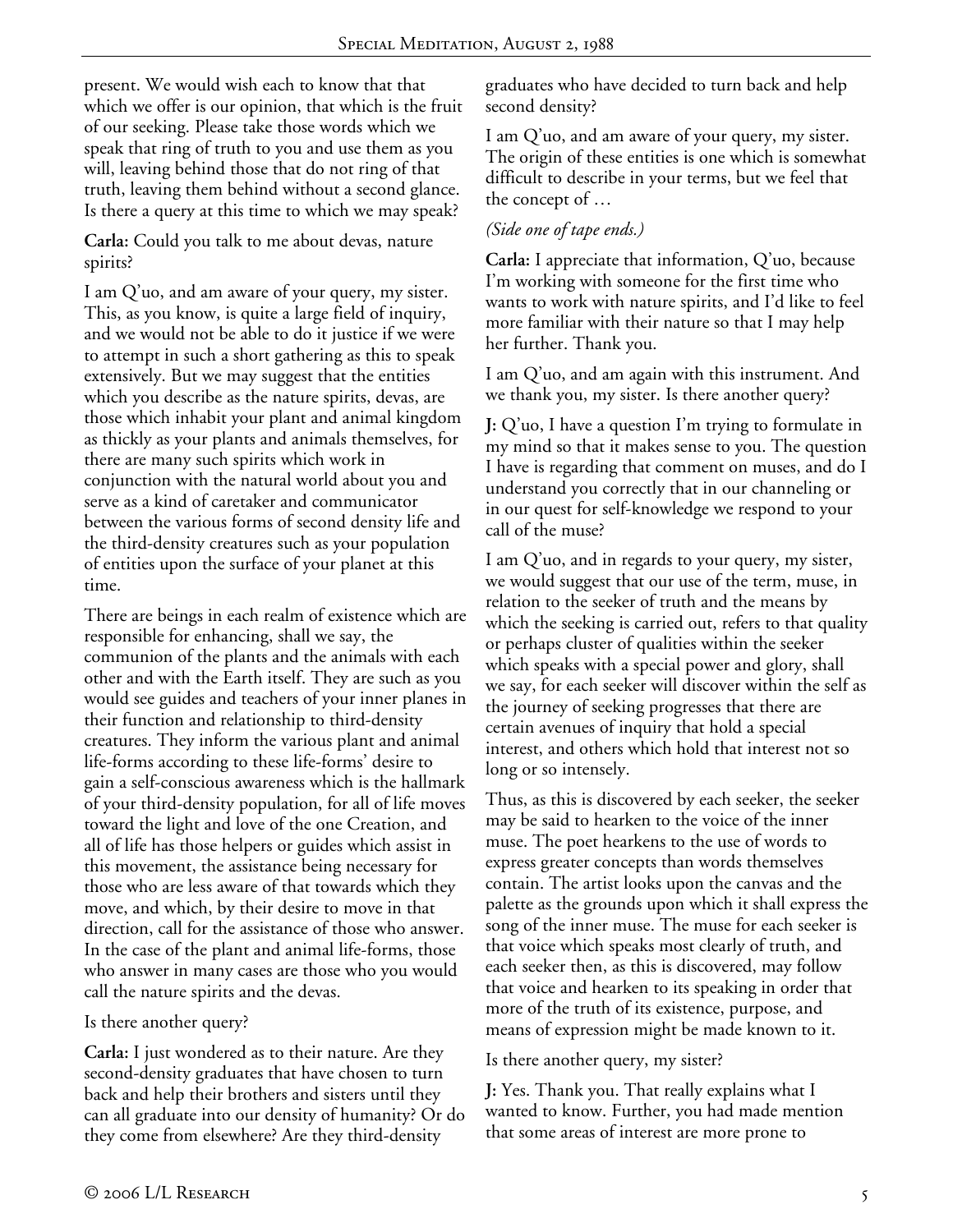drawing those who wish to dim the light, and others are not. Is my understanding of that correct?

I am Q'uo. This is basically correct, my sister, for as any seeker or group of seekers becomes more efficient, shall we say, at seeking and radiating the light of the one Creator, this light is seen as a power on the metaphysical or time/space levels of existence, and it is within these levels of existence that other beings of thought [and] power move and are attracted to the light. The negative entities are attracted to such light because it is a spiritual kind of power that they wish to utilize for their own purposes in service to self. Thus, their means of utilizing that light for their own uses is seen by those radiating and seeking that light in an efficient manner as the dimming of the light, for it is removed, shall we say, from whence it sprung.

May we speak further, my sister?

**J:** Yes, I do have another question, and again, I need to have a few seconds to formulate it.

**Carla:** I'll take that time just to say that isn't what you meant more or less that like that if you were a plumber, you might be following a muse of copper or something, but you're not going to be attracting negatives, because you're not polarizing positive, you're just putting in pipe. Isn't that what you meant, Q'uo?

I am Q'uo. This is correct, my sister, for the endeavor of the seeker of truth is that which increases the polarity or the ability of that entity to welcome and enjoy the love and the light which is a power of the one Creator. Just as your battery within your automobile is able to function because of the potential difference between the positive and the negative charge, so is the seeker of truth able to do work in consciousness according to its ability to polarize itself in the positive, or service-to-others fashion, in an effective manner.

When this has been accomplished to a significant enough degree, that polarization is as a light and a source of energy or power which might be utilized by that seeker for further service to others and further journeying upon the path of service to others itself. Or the light may be used by those of negative polarity if they are successful in infringing upon this power through means not of their own design, but of openings or invitations, shall we say, on the part of the positive seeker of truth which has perhaps for

a moment unwittingly or unthinkingly moved itself away from the truth it knows and entered into a disharmony which is as the opening an invitation for the negative entity to intensify to the degree that it will perhaps be able to dim the light for a time and use that power for itself, as it has removed the light from the service of others.

Is there another query, my sister?

**Carla:** I turn it back to J. Thank you.

**J:** Okay. Given that there is increased popularity, if you will, of channeling, unless this activity is carefully taught, it seems like the potential for negative energy to see the light, to be attracted to it, and to divert it, to dim it, it seems like that probability is increased. How would you suggest that we prevent that kind of thing happening?

I as Q'uo and am aware of your query, my sister. To each entity which engages in the process of offering its service to others in any fashion which is successful, there shall be the temptations offered which serve as a balancing mechanism in order that the entity which has manifested the desire to be of service to others might be offered an equal temptation to move from that service and to join the negative path in some fashion within the life pattern for some period of time. This may be seen also as an opportunity for that same entity to strengthen its desire to serve others and to move ever more faithfully upon that path as the temptations to glorify the self or to gain a power and recognition for the self are recognized and refused.

As the one known as Jesus the Christ experienced the temptations of the one known as Satan, as the one known as Jesus spent the forty days and nights in the desert, demanded that the one known as Satan get behind him, each seeker of truth will find that as progress along the path is made, that there are those opportunities to test the progress that it be true, and if there be a weakness in that seeker's pattern of expression of service to others, those weaknesses or lesser areas of strength shall be made known to it through the difficulties, shall we say, that are a natural portion of this path, and through recognizing those areas which lack strength, the seeker of truth then may repair these areas and gratefully acknowledge their presence to any entity which has aided in pointing them out.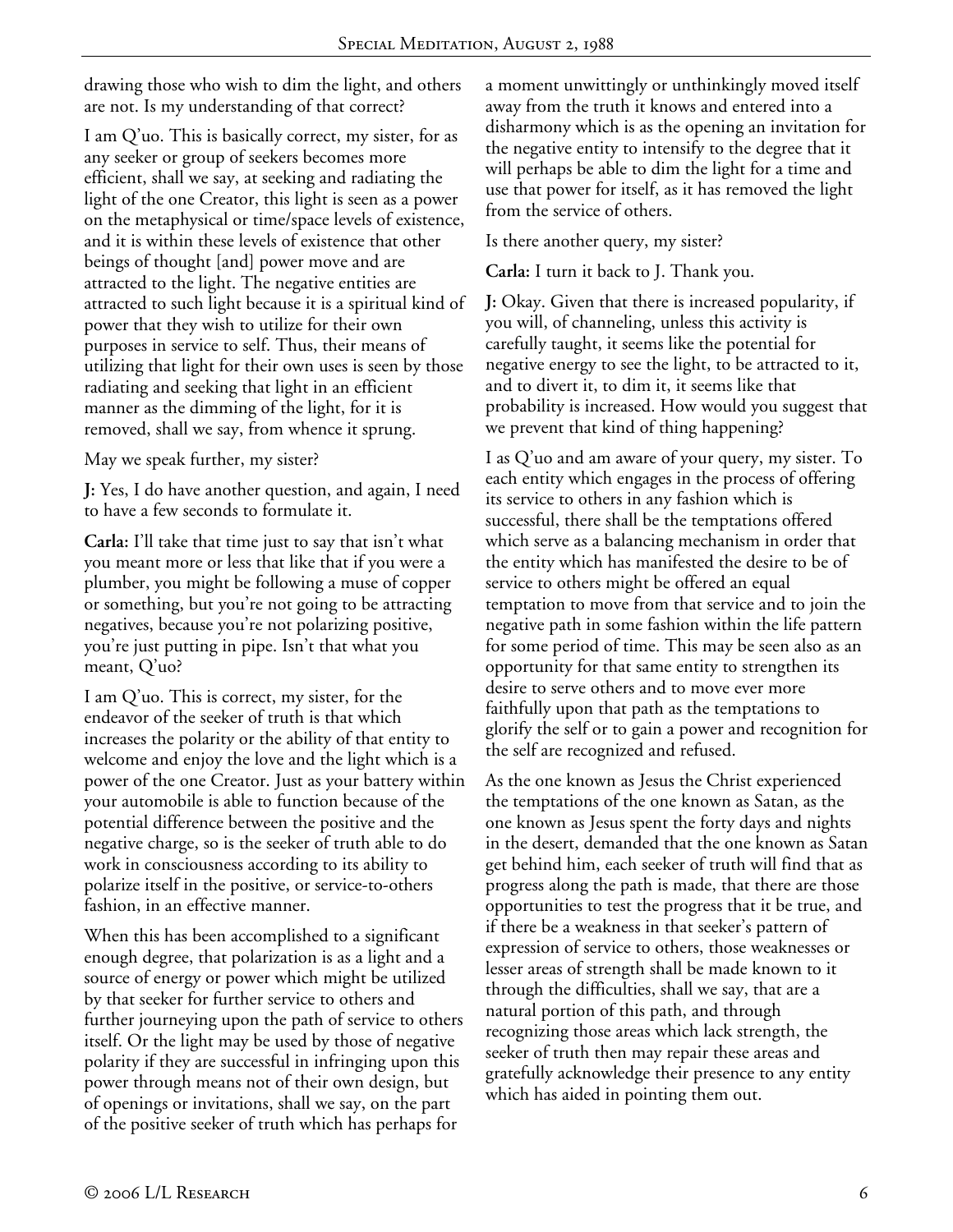Thus, we do not offer the information concerning negative entities and their offering of temptations to positive entities as that which is to be feared, but that which is a normal part of the evolutionary progress within your illusion, in order that the progress of each path, both positive and negative, might through their interaction strengthen the other, in order that the one Creator might through these experiences know Itself more fully and each entity within the creation, through these experiences, might know itself more fully and the one Creator more fully and more intensely.

May we speak in any further fashion, my sister?

**J:** I have no further questions, but so I can understand this—as being an opportunity to strengthen faith, is that correct? That's a question—I said I wasn't going to ask a question, but I lied.

I am Q'uo, and this is quite correct, my sister. Is there another query?

**J:** No. Thank you very much.

I am Q'uo, and we thank you, my sister. Is there another query?

**Carla:** Just to follow up on that. From previous channeled information, isn't it also true that the negative path eventually ends, and must turn to a positive path, so that in the end, there is only one path, it's just that there is a split for a while during this illusion and perhaps the next?

I am Q'uo, and this is correct, my sister, for just as the creation itself and every portion of it shall eventually return to the complete unity of the one Creator, bringing all the experiences that have been gathered during the great octave of being as seeds for the next great octave of being, so those entities of negative polarity shall at some point within their evolutionary progress find the necessity of releasing the negative polarity and adopting that which is the positive polarity, for it is the positive polarity which, though it partakes of illusion and separation in some degree, seeks to affirm the unity of all creation and the divinity of all beings, and seeks to serve all beings as the Creator, whereas the negative polarity is based upon that which is not, that being the separation of one being from another, which lays the groundwork, shall we say, for the potential ruling of one being over another and over others.

As the negative entities continue to pursue this path of separation and control, at some point in order to continue in the process of evolution and to know more of the Creator and to exercise the power of the Creator, it becomes necessary to see other selves as the Creator and as the self. This is not difficult for the positive polarity, but is difficult for the negative polarity that the negative polarity must be abandoned and the power that has been gained from it be used to reverse, shall we say, the polarity in order that continued evolution be possible.

Is there another query, my sister?

**Carla:** No, thank you very much.

I am Q'uo, and again we thank you, my sister. Is there another query at this time?

**Questioner:** Oh, that's a necessary function of this creation, obviously, and an exercise of polarity by those entities of the negative. They perform a function for the positive polarity by being in service to self. They also become in service to others and we of the positive polarity are witness to that and thereby experience both biases. I'm not sure what my question is. I guess what I'm trying to find out is, that's an integral part of what's going on here, and it sometimes is hard to feel the separation from those negative entities, knowing that they are part of the creation, part of what we all are, knowing that we all fall within that creation.

I as Q'uo, and we would comment upon your comment by suggesting that indeed all entities, whether of positive or negative or of no polarity, are a portion of the same creation and the same Creator, and that the most effective means for a positively oriented entity to deal with negative polarity is to generate within the heart the overwhelming love for such an entity, and to send that love to that entity in the meditative state if possible, and to bathe that entity in the love and the light of the one Creator as you perceive it.

For all beings are truly a portion of the Creator and of the self, and as the seeker of truth looks within to find that of truth within itself, any experience or entity that it comes upon in its journey of seeking will reflect some portion of inner truth to it, and as the seeker is able to draw unto itself all expressions of the Creator and to see them as the Creator, as the self, and as love, then so they become that which they are, and no longer are that which they seem.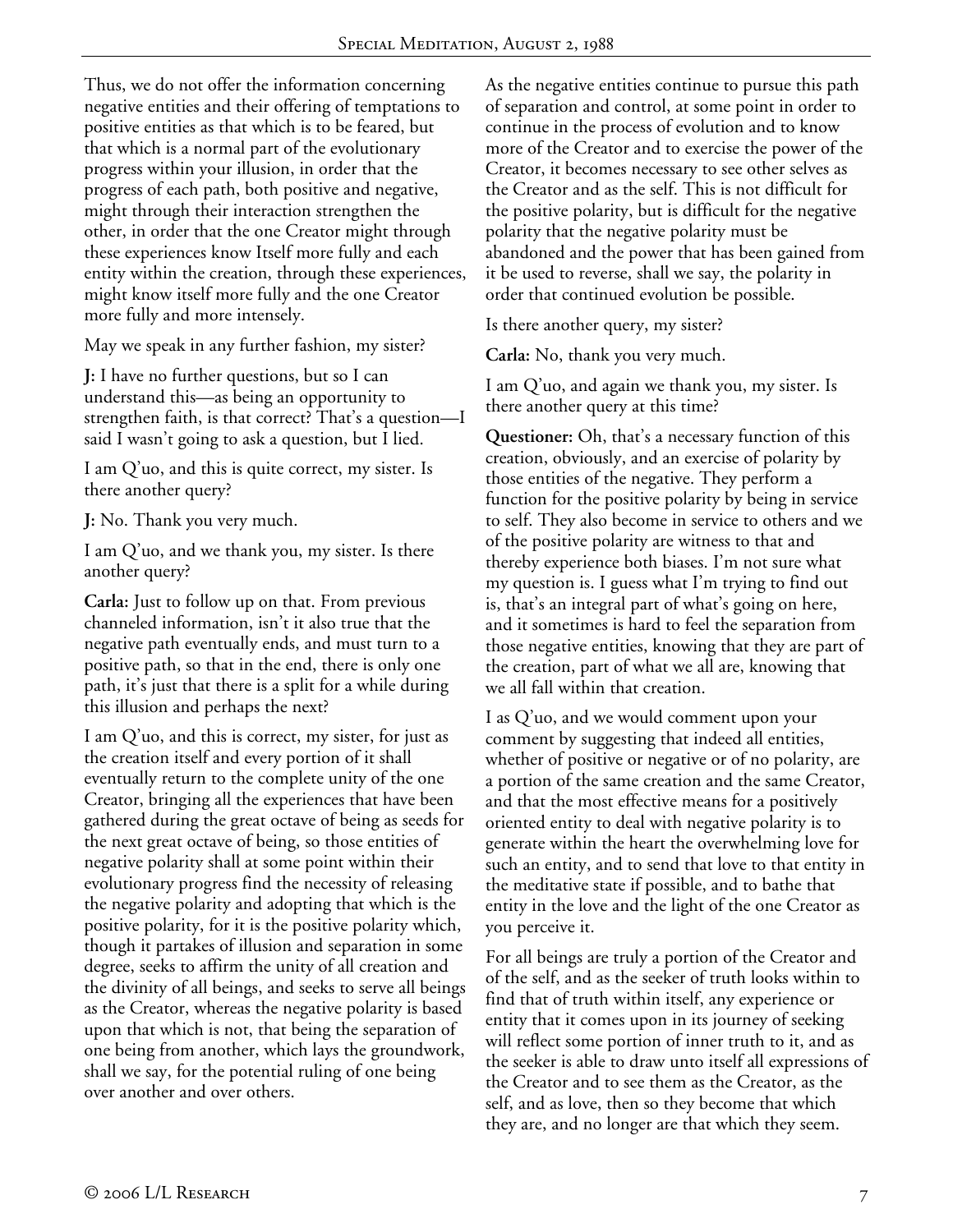The persona, the mask, is removed and for that seeker of truth, that seeker stands before the mirror which looks into its own soul and the heart of the Creator.

#### Is there a final query at this time?

**J:** I do have a question, and this is regarding the scenario where the negative polarity eventually makes a shift to positive polarity—I don't know if I'm saying that correctly. It's what Carla was talking about to you in her previous question, where the negative eventually seeks the positive. My question is, is this a scenario that we're witnessing on the Earth at this time, where there seems to be an accumulation of negative polarity, and that negative polarity wishes to make a shift? Has that occurred on the Earth, and has there been a call for light coming from the Earth? Or has it come from somewhere else? Is the positive polarity reaching out to the Earth? I guess I'm trying to find where the initial recognition was made, of the need for light. Was it from those who are of the light? Or from those who have negative polarity?

I am Q'uo, and am aware of your query, my sister. The call for light has long emanated from those within this planetary influence who have chosen for themselves the service-to-others polarity. This choice and the following of this choice is likened unto a call for assistance in journeying upon this path, as any student which seeks to learn any art will learn more efficiently from a teacher. Many are the ways in which the student of positive polarity is taught. Most means are unseen and go unrecognized in the life of the seeker of truth in the positive sense: the many coincidences and pleasant surprises, shall we say, which occur in the life pattern, the dreams of a prophetic or informative nature, the meeting of an entity that changes the life, the experience that appears seemingly out of the blue, and forever marks the life pattern with a note of joy. These are the means by which the call for assistance is answered and there are many more.

The expression of the mass consciousness upon your planetary sphere, moving in a more positive direction, is far more a function of those upon your planet who have chosen ever more faithfully and steadfastly to continue their seeking for light and service to others rather than any shift in negative entities' desires, for the desire of those [of] negative

polarity exists far past the evolutionary progress which your planet has thus far achieved.

The negative polarity is one which exists with great strength into the fourth density of love, and into the fifth density, the density of wisdom. It is beyond that expression of wisdom and light into the sixth density, where love and wisdom are joined and blended into one, where the negative polarity must needs abandon the service-to-self polarity and shift its focus to that which is the service to others in order to continue the progress of seeking union with the one Creator.

At this time we shall again take the opportunity to thank each present which has invited our presence in joining your group and in sharing that which has been the fruit of our seeking. It is a source of great joy for us to sing with each seeker the song of seeking, the song of love, the song of the one Creator, experiencing the great mysteries, adventures and joys of the creation all about. We are known to you as those of Q'uo, and at this time we shall leave each, as always, in the love and in the light of the one infinite Creator. Adonai, my friends. Adonai.

# *(Carla channeling)*

I Yadda. I with this instrument, greet you in love and light of infinite Creator. We like this instrument. She challenge in name of Jesus Christ. We say, "How about Buddha?" We not fully grasp this instrument's fanaticism, but even she be provincial, we say, "Okay," because she passionate, she care, and she real. And so are we. We come in love and light of infinite One, One Who is All, and we come only because we wish to underscore need for laughter, need for merriment, and need for intensity of life. Not the outer life. You must forget all those clothings you put on your body and on your mind and on your head. All those hats you wear—mother, father, employer, employee, all those things—take them off, throw them away. You want a reputation? Do not go into spiritual seeking. No reputation to be had there. No, sir. You must think carefully before you become one interested more in the inner journey than in the outer journey. You know you gonna die. But you know why you alive?

Did you like that? I got "L"—I said "a-Live." I did that! I'm getting better! We urge you to see that many things drop away, so you may find the true intensity of your being. May you do so with jollity.